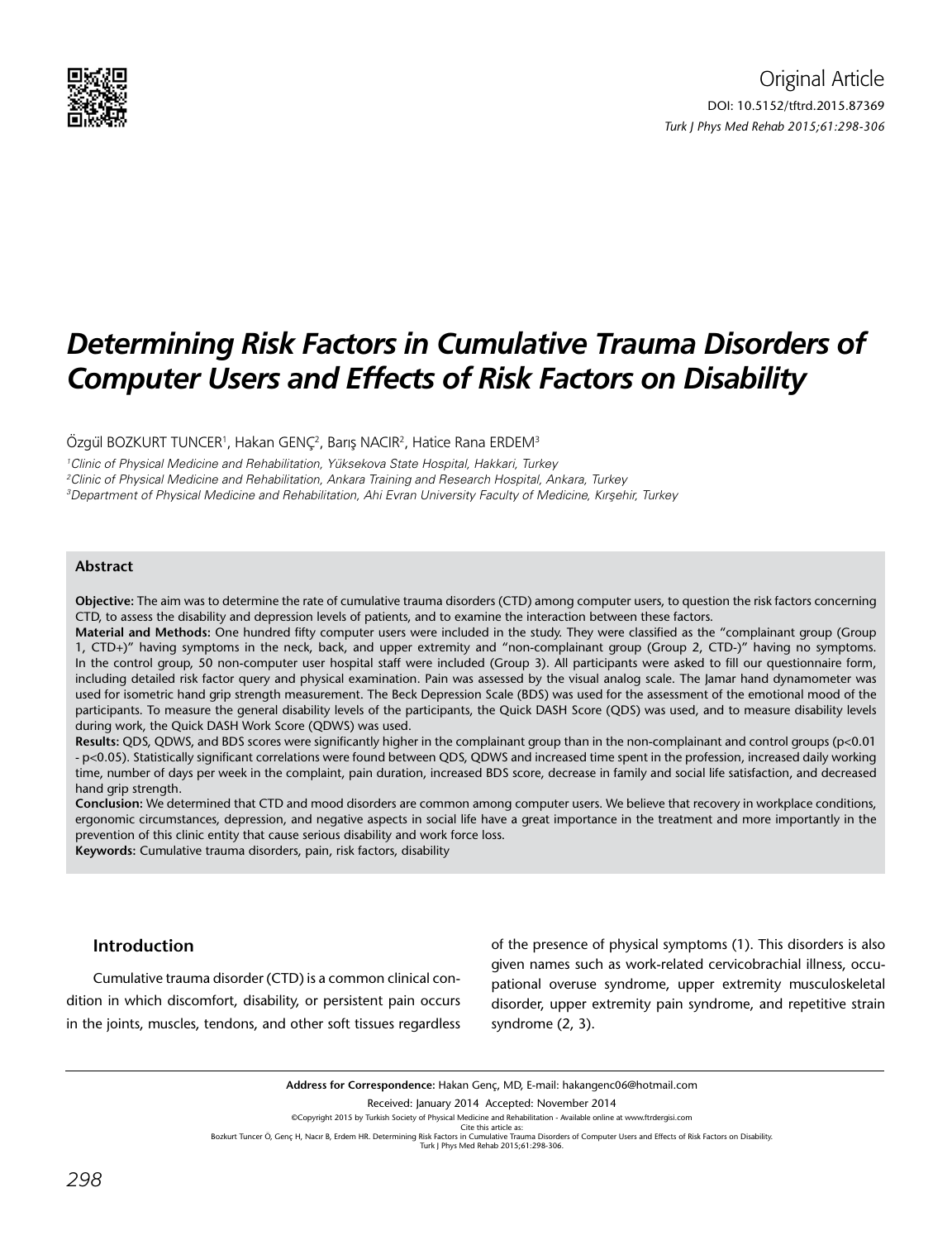| Bozkurt Tuncer et al.                       |
|---------------------------------------------|
| Risk Factors in Cumulative Trauma Disorders |

Today, the rapidly increasing use of computers among workers has led to an increase in the frequency of musculoskeletal disorders (4). Among computer users, these disorders are predominantly seen in the neck, shoulders, wrists, hands, and elbows and are less frequently seen in the back and waist (5). In a review of cross-sectional and cohort studies on the risk factors for work-related musculoskeletal disorders (WMSDs) among computer users in several countries, the prevalence was found to be approximately 50%; a correlation between WMSD and work posture, daily computer usage time, data input, "mouse" clicking frequency, and some psychosocial risk factors was observed (6). The introduction of computers to workplaces has led to changes in work organizations and the development of new risk factors and diseases. These emerging problems adversely affect human health and national economies (7).

A large number of non-work factors may also be risk factors for CTD. The aim of this study is to inquire about the risk factors for CTD in computer users among our hospital workers, assess the level of disability and depression among those affected, and examine the interaction between these factors.

## **Material and Methods**

For inclusion in the study, 180 individuals between the ages of 20 and 50 years working in the hospital's data processing center were screened between December 2011 and March 2012. Those with active inflammatory and infectious diseases, active psychiatric diseases, recent major trauma, fractures and/ or dislocations, and active rheumatic disease as well as those who were pregnant were not included. Thirty individuals were excluded because they did not match the inclusion criteria. As the control group, 62 hospital employees who were without active locomotor system complaints and who were not computer users were included. Twelve control subjects with the same exclusion criteria were excluded. As a result, 150 computer users and 50 control subjects were finally included. Informed consent was obtained from all included participants, and the study was approved by the Ethics Committee of the Ministry of Health Ankara Training and Research Hospital.

Physical examinations of the participants were performed, and findings were recorded. In the physical examination, cervical range of motion was measured and recorded. In the shoulder examination, speed's test was performed for biceps tendinitis, Neer test for rotator cuff syndrome, and supraspinatus tests for supraspinatus tendonitis (8). The presence of the lateral epicondylitis and medial epicondylitis was investigated with specific tests. Tinel's test was performed to evaluate the presence of cubital tunnel syndrome. Tinel's and Phalen's tests were performed for the diagnosis of carpal tunnel syndrome (CTS), and the participants were queried about symptoms of shaking hands and nocturnal paresthesia (9). Electrophysiological examinations were performed in participants whose test results were positive. Finkelstein's test was performed to detect the presence of de Quervain's tendinitis (10). Computer users were divided into two groups according to whether they had the symptoms of locomotor system disorders mentioned above in their back and upper extremities. Thus, the following three groups were

formed: the group of participants with complaints (104 computer users with CTD), the group of participants without complaints (46 computer users without CTD), and the control group (50 asymptomatic hospital employees who were not computer users).

For all participants, a detailed risk factor questionnaire and prepared questionnaire form, including physical examination, were completed. In this form, demographic characteristics of the participant such as age, gender, weight, height, marital status, occupation, and the dominant hand were questioned and recorded. The questionnaire form consisted of questions on the following parameters: personal health history such as history of systemic diseases, history of rheumatic diseases and musculoskeletal disorders, chronic drug use, smoking habit, and menstrual cycle; work-related factors such as time spent in profession, daily working hours, working hours without break, wage adequacy (yes or no), job satisfaction, and workplace satisfaction; detailed assessment associated with pain such as the presence of pain in the neck and upper extremity-if pain was present, localization, duration, propagation, how many days a week it occurred, and diurnal variations; and other factors such as the presence of children and satisfaction of family and social lives.

The pain evaluation of the participants was made with the visual analog scale (VAS). The participants were told what the numbers from 0 to 10 placed on a 10-cm line and were told that no pain meant a value of 0 and the most severe pain meant a value of 10; they were then asked to accordingly grade their pain. Job satisfaction and satisfaction with working conditions and family and social lives were assessed with VAS. After explaining to the participants that dissatisfaction meant a value of 0 and satisfaction meant a value of 10, they were asked to mark a value.

Isometric grip strength was measured with a Jamar hand dynamometer (Preston Co., USA). Measurements were taken when the elbow was in flexion and the forearm was in a neutral position. Measurements were taken in the right and left hands three times one after another, and the average was taken; the result was recorded as the average of isometric right- and lefthand grip strength.

The Beck Depression Inventory (BDI) was used to assess the emotional state of the participants, and the results were recorded. The scale developed by Beck in 1967 consists of 21 questions. On this scale, which is arranged in the form of a questionnaire, the participants were asked to choose the most suitable sentence for themselves. Each item is composed of four sentences. These sentences ranged from a neutral condition (0 points) to the most severe condition (3 points). These sentences consisted of the expression of patients with depression who admitted for treatment. The highest score is 63. Points between 0 and 13 were considered as no depression, those between 14 and 24 were considered as moderate depression, and those over 25 were considered as serious depression (11).

The Turkish version of the Quick Disabilities of the Arm, Shoulder, and Hand (DASH) scoring was used to measure the general level of participant disability (12). In this scoring system, the participants were asked 11 questions regarding the difficulty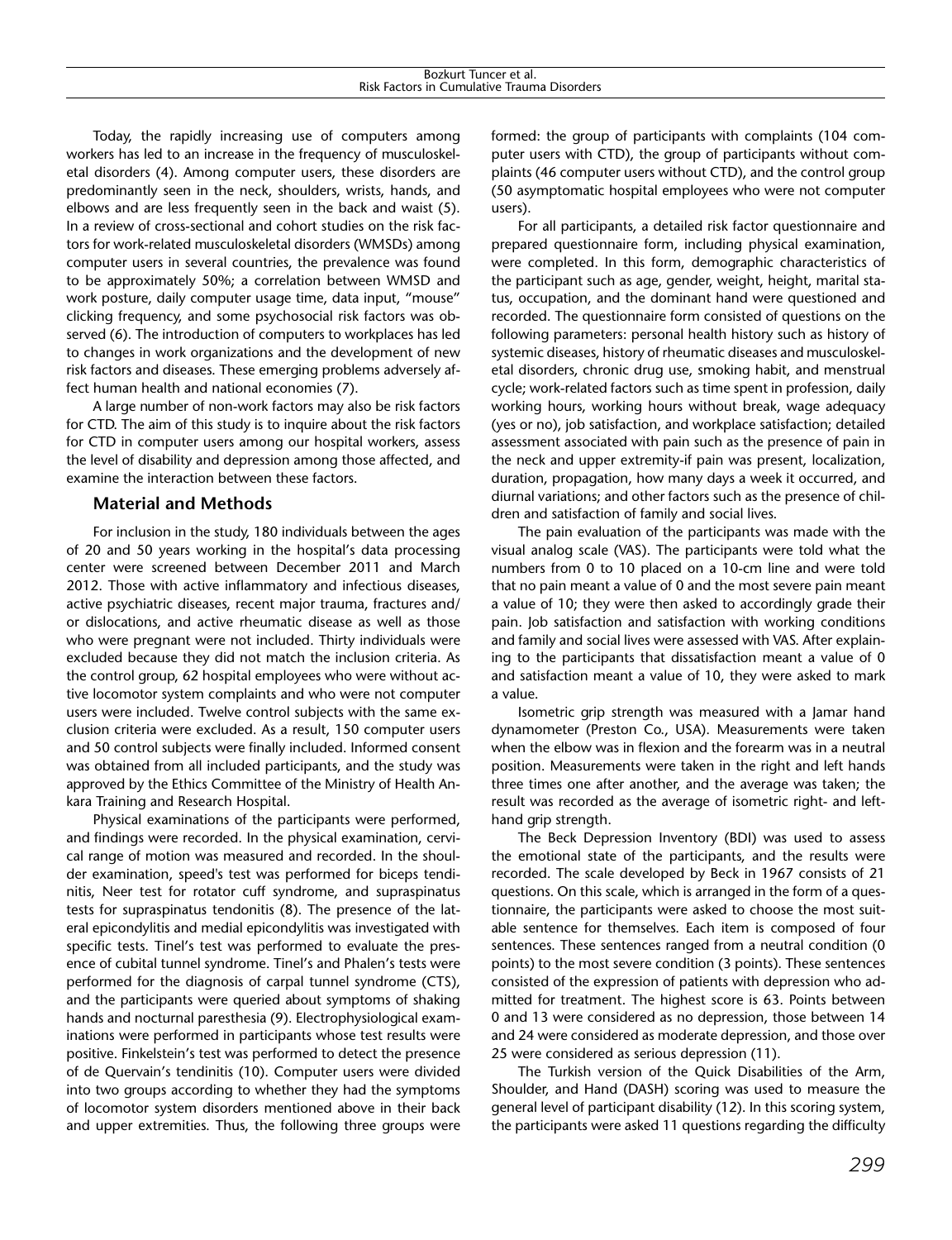in daily activities, limitations in social relations, and pain. At least 27 of the 30 items must be completed for a score to be calculated. The assigned values for all completed responses are simply summed and averaged, producing a score out of five. This value is then transformed to a score out of 100 by subtracting one and multiplying by 25. The Quick DASH work score was used to evaluate the disability of the participants during the study. In this scoring, the participants were asked four questions examining restriction and pain in their professional life. The answers were scored, and high scores showed poor results.

## **Statistical Analysis**

Data analysis was performed using the SPSS for Windows 11.5 (SPSS Inc.; SPSS 11.5 Syntax Reference Guide, Chicago, IL, USA). Normality of distribution was investigated with the Shapiro–Wilk test, and the homogeneity of variance was investigated with Levene's test. Descriptive statistics for continuous variables were shown as mean±standard deviation or median and ranges; nominal variables were expressed as the number of cases and percentage (%).

The significance of differences between the groups in terms of averages was evaluated through one-way analysis of variance. The significance of differences between groups in terms of median values was analyzed with the Mann–Whitney U test between two groups and with the Kruskal–Wallis test among three groups. When the result of Kruskal–Wallis test statistics was found significant, Conover's non-parametric multiple comparison test was used to detect situations that caused the differences. Nominal variables were examined using Pearson's Chi-square or Fisher's exact chi-square test. The Spearman correlation test was used to investigate whether there was a statistically significant correlation between the continuous variables.

Multiple variable stepwise linear regression analysis was used to determine the most decisive factors among all factors that are effective or those that were considered to be effective on pain severity, Quick DASH score, and Quick DASH work score. Later, when adjusting according to age gender and risk factors identified as being the most effective in stepwise regression analysis, lineer regression analysis with multipl variables was performed to examine the effects on pain level, Quick DASH score and Quick DASH work score of the groups with and without complaints in comparison with the control group. Regression coefficients and 95% confidence intervals of each variable were calculated. Because data related to pain level, Quick DASH score, and Quick DASH work score were not

| Table 1. Demographic, anthropometric, and other clinical features of participants according to the groups |                                        |                          |                         |         |  |  |
|-----------------------------------------------------------------------------------------------------------|----------------------------------------|--------------------------|-------------------------|---------|--|--|
| <b>Variables</b>                                                                                          | <b>Existing complaint</b><br>$(n=104)$ | No complaint<br>$(n=46)$ | Control                 | p value |  |  |
| Age (years)                                                                                               | $31.1 \pm 6.2$                         | $30.5 \pm 6.6$           | $31.9 \pm 5.8$          | 0.551   |  |  |
| Gender                                                                                                    |                                        |                          |                         | 0.632   |  |  |
| Male                                                                                                      | 32 (30.8%)                             | 18 (39.1%)               | 18 (36.0%)              |         |  |  |
| Female                                                                                                    | 72 (69.2%)                             | 28 (60.9%)               | 32 (64.0%)              |         |  |  |
| <b>Menstrual regularity</b>                                                                               |                                        |                          |                         | 0.427   |  |  |
| None                                                                                                      | $5(6.9\%)$                             | $3(11.1\%)$              | $2(6.3\%)$              |         |  |  |
| Regular                                                                                                   | 16 (22.2%)                             | $6(22.2\%)$              | 4 (12.5%)               |         |  |  |
| Irregular                                                                                                 | 51 (70.8%)                             | 19 (77.8%)               | 26 (81.3%)              |         |  |  |
| BMI ( $\text{kg/m}^2$ )                                                                                   | $23.7 \pm 3.3$                         | $23.8 \pm 3.5$           | $23.8 \pm 3.8$          | 0.988   |  |  |
| <b>Educational status</b>                                                                                 |                                        |                          |                         | < 0.001 |  |  |
| Elementary school                                                                                         | $2(1.9\%)$                             |                          |                         |         |  |  |
| High school                                                                                               | 64 (61.5%) <sup>c</sup>                | 31 (67.4%) <sup>b</sup>  | $6(12.0\%)$             |         |  |  |
| University                                                                                                | 38 (36.5%)                             | 15 (32.6%)               | 44 (88.0%)b, c          |         |  |  |
| <b>Marital status</b>                                                                                     |                                        |                          |                         | 0.483   |  |  |
| Married                                                                                                   | 68 (65.4%)                             | 27 (58.7%)               | 28 (56.0%)              |         |  |  |
| Single/widow                                                                                              | 36 (34.6%)                             | 19 (41.3%)               | 22 (44.0%)              |         |  |  |
| Having a child                                                                                            | 61 $(58.7\%)$ <sup>c</sup>             | 21 (45.6%)               | 16 (32.0%) <sup>c</sup> | 0.007   |  |  |
| Right-hand domination                                                                                     | 96 (92.3%)                             | 42 (91.3%)               | 43 (86.0%)              | 0.473   |  |  |
| <b>Systemic disease</b>                                                                                   | 20 (19.2%)                             | 4(8.7%)                  | $5(10.0\%)$             | 0.139   |  |  |
| <b>Rheumatic disease</b>                                                                                  | 7(6.7%)                                | $2(4.3\%)$               | $1(2.0\%)$              | 0.396   |  |  |
| Musculoskeletal disease                                                                                   | $6(5.8\%)$                             | $5(10.9\%)$              | $3(6.0\%)$              | 0.535   |  |  |
| History of drug use                                                                                       | 23 (22.1%) <sup>a</sup>                | 4 $(8.7\%)$ <sup>a</sup> | $5(10.0\%)$             | 0.048   |  |  |
| <b>Smoking history</b>                                                                                    | 52 (50.0%)                             | 22 (47.8%)               | 16 (32.0%)              | 0.100   |  |  |

the difference between the groups with and without complaints is statistically significant (p<0.05); b: The difference between the group without complaints and  $\cdot$ control group is statistically significant (p<0.05); <sup>c</sup>: The difference between the group with complaints and the control group is statistically significant (p<0.01); BMI: body mass index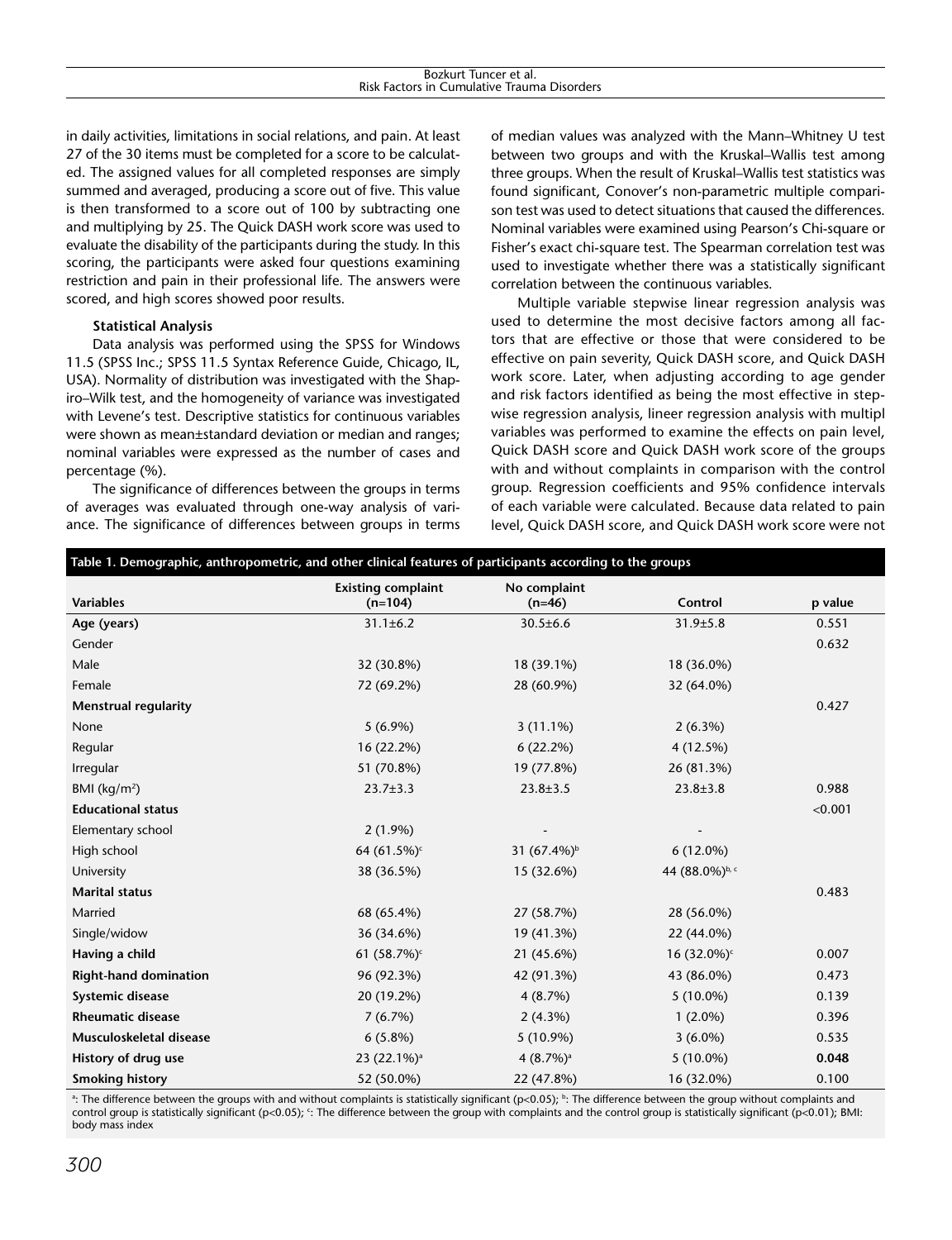normally distributed, logarithmic transformation was applied in the regression analysis.

Results for p<0.05 were considered statistically significant.

## **Results**

The average age of the 104 participants with complaints included in the study was  $31.1\pm6.2$  years, that of the 46 partiticipants without complaints was 30.5±6.6 years, and that of the 50 participants comprising the control group was 31.9±5.8 years. No statistically significant difference was found among the groups in terms of age, gender, and body mass index. However, there was a statistically significant difference among the groups in terms of having children. The proportion of those with children was more in the group with complaints that in the control group (p<0.01). There was a statistically significant difference among the groups in terms of the history of drug use. The history of drug use in the group with complaints was statistically significant than that of the group without complaints (p<0.05). There was no statistically significant difference among the groups in terms of menstrual regularity, body mass index, marital status, right-hand domination, systemic illness history, rheumatic disease history, musculoskeletal disease history, and smoking history (p>0.05). Demographic, anthropometric, and other clinical characteristics of the participants included in the study are shown in Table 1.

Information about the working conditions according to the groups is given in Table 2. There was a significant difference among the groups in terms of years spent in the profession. The average time spent in the profession in the group with complaints (7.5 years) was significantly higher than that in the group without complaints (5.5 years) and the control group (5 years) ( $p<0.05$ ). There was no statistically significant difference among the groups in terms of daily working hours, job satisfaction, getting adequate wages, workplace satisfaction, and working time without a break.

Distribution of cases in terms of pain characteristics and clinical findings in the participants with complaints of the neck

| Table 2. Features of working conditions according to the groups |                                           |                             |                                                       |  |  |  |
|-----------------------------------------------------------------|-------------------------------------------|-----------------------------|-------------------------------------------------------|--|--|--|
| <b>Variables</b>                                                | <b>Existing</b><br>complaint<br>$(n=104)$ | No<br>complaint<br>$(n=46)$ | Control<br>$(n=50)$ p value                           |  |  |  |
| Years spent in<br>profession                                    |                                           |                             | 7.5 $(0-25)^{a, b}$ 5.5 $(1-20)^a$ 5 $(1-25)^b$ 0.048 |  |  |  |
| Daily working hours                                             | $9(8-10)$                                 |                             | $9(8-10)$ $8(8-10)$ 0.243                             |  |  |  |
| (VAS) lob satisfaction (VAS)                                    | $6(2-10)$                                 |                             | $7(0-10)$ $7(2-10)$ 0.799                             |  |  |  |
| Wage satisfaction (VAS)                                         | $16(15.4\%)$                              |                             | 6 (13.0%) 6 (12.0%) 0.832                             |  |  |  |
| Workplace satisfaction<br>(VAS)                                 | $6(0-10)$                                 |                             | $7(2-10)$ $5(1-10)$ 0.107                             |  |  |  |
| Working time<br>without break                                   | $3(2-8)$                                  | $3(2-5)$                    | $3.5(2-8)$<br>0.235                                   |  |  |  |

VAS: visual analog scale

<sup>a</sup>: The difference between the groups with and without complaints is statistically significant ( $p=0.046$ ); <sup>b</sup>: The difference between the group with complaints and the control group is statistically significant (p<0.05)

and upper extremity are given in Table 3. Tests for CTS were positive in 14 hands of 11 participants, but electrophysiological CTS was identified in only 3 hands (21.4%) of these participants. The Cubital Tinel test of 2 participants was found positive, and cubital tunnel syndrome was detected in their dominant hands in the electrophysiological examination.

The Quick DASH score, Quick DASH work score, and BDI score are given for the three groups in Table 4. There were significant differences among the groups in terms of the Quick DASH work score (p<0.001). The score was significantly higher in the group with complaints than that of the group with no complaints and the control group. There was also a significant difference among the groups in terms of the Quick DASH score and BDI score (p<0.001). These scores were significantly higher in

## **Table 3. Distribution of participants in the group with complaints in terms of pain characteristics and examination findings**

| <b>Variables</b>                            | n:104             |
|---------------------------------------------|-------------------|
| Pain severity (VAS)                         | $6(2-9)$          |
| Number of days with complaints              | $5(1-7)$          |
| Duration of pain (year)                     | $2(0.5-13)$       |
| Pain in a single region                     | 51 (49.0%)        |
| Pain in multiple regions                    | 53 (51.0%)        |
| Pain requiring drug                         | 58 (55.8%)        |
| Having more pain during night               | 18 (17.3%)        |
| Having spreading pain                       | 40 (38.5%)        |
| Speed's test                                | $1(1.0\%)$        |
| Neck pain                                   | 79 (76%)          |
| Supraspinatus test                          | $2(1.9\%)$        |
| Neer's test                                 | $1(1.0\%)$        |
| Lateral epicondylitis                       | 10 (9.6%)         |
| Medial epicondylitis                        | $1(1.0\%)$        |
| Cubital tunnel syndrome                     | $2(1.9\%)$        |
| de Quervain's tendinitis                    | $8(7.7\%)$        |
| Carpal tunnel syndrome unilateral/bilateral | 8 (7.7%)/3 (2.9%) |
| Non-specific forearm pain                   | 20 (19.2%)        |
| VAS: visual analog scale                    |                   |

### **Table 4. Quick DASH, Quick DASH work score, and Beck Depression Inventory score of participants according to the groups**

| <b>Variables</b>       | <b>Existing</b><br>complaints  | <b>No</b><br>complaint         | Control             | p value |
|------------------------|--------------------------------|--------------------------------|---------------------|---------|
| Quick DASH             | 15.9                           | 0.0                            | 0.0                 | < 0.001 |
| score                  | $(0.0 - 45.4)$ <sup>a, b</sup> | $(0.0 - 18.2)$ <sup>a, c</sup> | $(0.0-0.0)^{b, c}$  |         |
| Quick DASH             | 18.7                           | 0.0                            | 0.0                 | < 0.001 |
| work score             | $(0.0 - 43.7)$ <sup>a, b</sup> | $(0.0 - 6.2)$ <sup>a</sup>     | $(0.0 - 0.0)^{b}$   |         |
| <b>BECK</b> depression | 11.0                           | 9.0                            | 5.0                 | < 0.001 |
| inventory              | $(1.0-33.0)^{a, b}$            | $(0.0 - 25.0)^{a, c}$          | $(0.0-22.0)^{b, c}$ |         |

<sup>a</sup>: The difference between the groups with and without complaints is statistically significant (p<0.05); <sup>b</sup>: The difference between the group with complaints and the control group is statistically significant ( $p<0.01$ );  $\cdot$ : The difference between the group without complaints and the control group is statistically significant (p<0.05)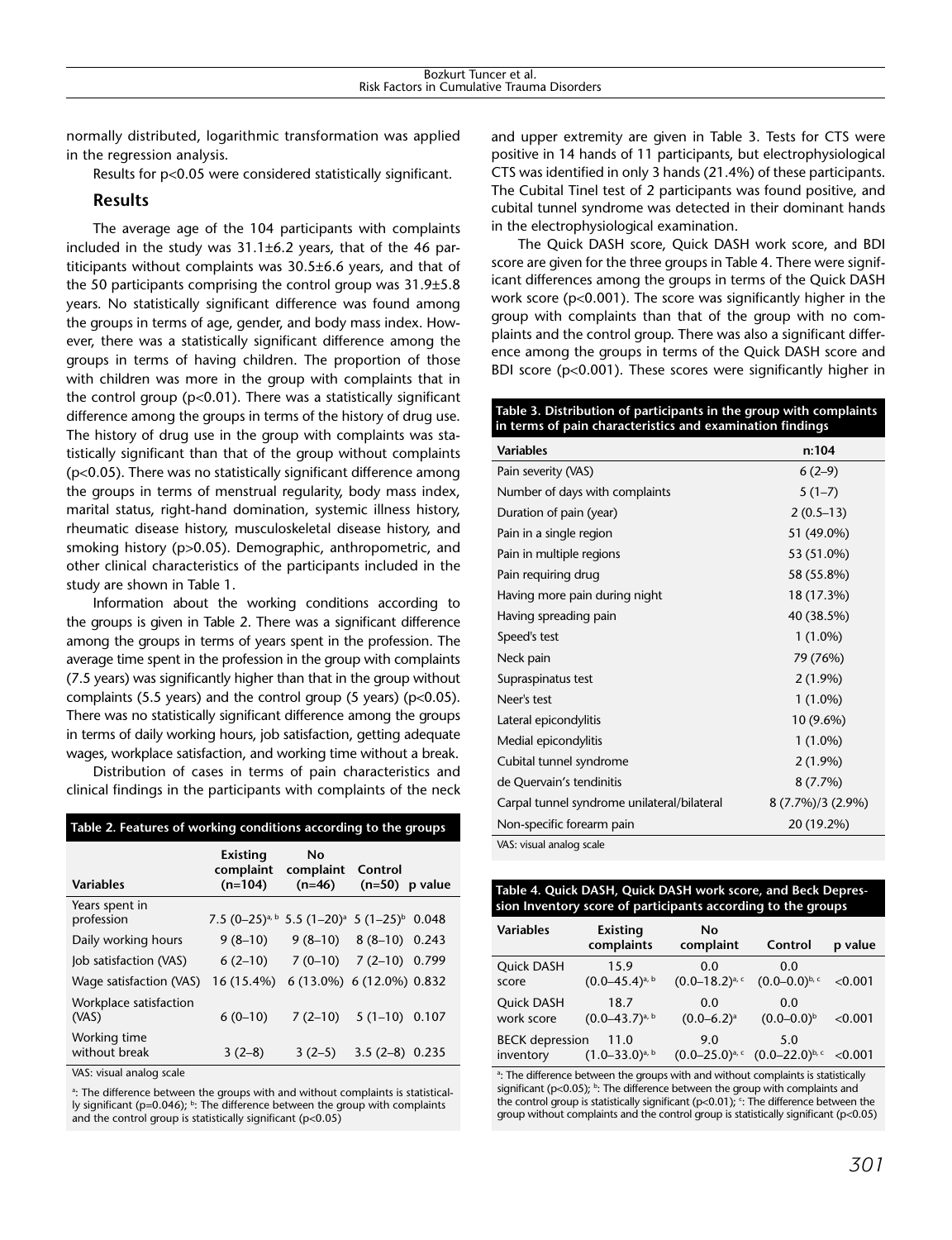#### **Table 5. Quick DASH score, Quick DASH work score, and pain severity according to demographic features and accompanying findings**

| <b>Variables</b>               | Pain<br>severity | Quick<br>DASH    | <b>Quick DASH</b><br>work score   |  |
|--------------------------------|------------------|------------------|-----------------------------------|--|
| Gender                         |                  |                  |                                   |  |
| Female                         | $5(0-9)$         | $9.1(0.0-45.4)$  | $12.5(0.0-43.7)$                  |  |
| Male                           | $0(0-9)$         | $0.0(0.0-38.6)$  | $0.0(0.0-37.5)$                   |  |
| p value                        | 0.021            | < 0.001          | 0.011                             |  |
| <b>Menstrual regularity</b>    |                  |                  |                                   |  |
| None                           | $2(0-5)$         | $6.8(0.0-15.9)$  | $12.5(0.0-25.0)$                  |  |
| Irregular                      | $5(0-8)$         | $13.6(0.0-45.4)$ | $12.5(0.0-37.5)$                  |  |
| Regular                        | $5(0-9)$         | $9.1(0.0-43.2)$  | $6.2(0.0-43.7)$                   |  |
| p value                        | 0.461            | 0.368            | 0.729                             |  |
| <b>Marital status</b>          |                  |                  |                                   |  |
| Single/widow                   | $0(0-9)$         | $4.5(0.0-38.6)$  | $0.0(0.0-37.5)$                   |  |
| Married                        | $5(0-9)$         | $9.1(0.0-45.4)$  | $6.2(0.0-43.7)$                   |  |
| p value                        | 0.196            | 0.199            | 0.294                             |  |
| Having a child                 |                  |                  |                                   |  |
| No                             | $0(0-9)$         | $0.0(0.0-45.4)$  | $0.0(0.0-37.5)$                   |  |
| Yes                            | $5(0-9)$         |                  | 11.4 (0.0-43.2) 12.5 (0.0-43.7)   |  |
| p value                        | 0.006            | < 0.001          | 0.007                             |  |
| Dominant hand                  |                  |                  |                                   |  |
| Right                          | $4(0-9)$         | $6.8(0.0-45.4)$  | $6.2(0.0-43.7)$                   |  |
| Left                           | $0(0-8)$         | $4.5(0.0-18.2)$  | $0.0(0.0-31.2)$                   |  |
| p value                        | 0.783            | 0.218            | 0.632                             |  |
| <b>Smoking history</b>         |                  |                  |                                   |  |
| No                             | $0(0-9)$         | $4.5(0.0-43.2)$  | $0.0(0.0-43.7)$                   |  |
| Yes                            | $5(0-9)$         | $6.8(0.0-45.4)$  | $12.5(0.0-37.5)$                  |  |
| p value                        | 0.150            | 0.416            | 0.170                             |  |
| Systemic disease               |                  |                  |                                   |  |
| No                             | $0(0-9)4.5$      | $(0.0 - 43.2)$   | $0.0(0.0-43.7)$                   |  |
| Yes                            | $5(0-8)$         | $13.6(0.0-45.4)$ | $12.5(0.0-37.5)$                  |  |
| p value                        | 0.038            | 0.004            | 0.028                             |  |
| Rheumatic disease              |                  |                  |                                   |  |
| No                             | $2(0-9)$         |                  | 6.8 $(0.0-45.4)$ 0.0 $(0.0-43.7)$ |  |
| Yes                            | $5(0-8)$         |                  | 10.2 (0.0-22.7) 12.5 (0.0-31.2)   |  |
| p value                        | 0.353            | 0.634            | 0.251                             |  |
| Musculoskeletal system disease |                  |                  |                                   |  |
| No                             | $3.5(0-9)$       | $6.8(0.0-45.4)$  | $6.2(0.0-43.7)$                   |  |
| Yes                            | $0(0-9)$         | $6.8(0.0-43.2)$  | $0.0(0.0-37.5)$                   |  |
| p value                        | 0.444            | 0.816            | 0.456                             |  |
| <b>Pain localization</b>       |                  |                  |                                   |  |
| In a single region             | $6(2-9)$         |                  | 13.6 (0.0-38.6) 18.7 (0.0-43.7)   |  |
| In multiple regions            | $6(4-9)$         |                  | 20.4 (2.3-45.5) 18.7 (0.0-37.5)   |  |
| p value                        | 0.026            | $<$ 0.001        | 0.101                             |  |

the group with complaints than in the group with no complaints and the control group (p<0.05). The Quick DASH score and BDI score were significantly higher in the group with no complaints than in the control group ( $p<0.05$ ).

The Quick DASH score, Quick DASH work score, and pain levels according to the demographic characteristics and accompanying symptoms are given in Table 5. Pain severity, the Quick DASH score, and the Quick DASH work score were higher in women than in men (p<0.05). Pain severity, the Quick DASH score and Quick DASH work score were significantly higher in the participants having children than in those who did not have children (p<0.01). In the presence of concomitant systemic disease, pain severity, the Quick DASH score, and the Quick DASH work score significantly increased (p<0.05 to p<0.001). When the localization of pain was in many regions, the relative pain severity and Quick DASH score significantly increased (p<0.05, p<0.001), and no significant change occurred in the Quick DASH work score. Menstrual regularity, marital status, dominant hand, smoking history, rheumatic disease history, and musculoskeletal disease history were found to have no effects on the Quick DASH score, the Quick DASH work score, and pain severity (p>0.05).

**Table 6. Correlation coefficients of Quick DASH score, Quick DASH work score, and pain severity and other demographic and clinical variables and significance levels** 

| <b>Variables</b>                              | <b>Quick DASH</b><br>Quick<br><b>DASH</b> score<br>work score |                  |          | Pain<br>severity |          |         |
|-----------------------------------------------|---------------------------------------------------------------|------------------|----------|------------------|----------|---------|
|                                               | r                                                             | p                | r        | p                | r        | р       |
| Age                                           | 0.002                                                         | 0.978            | $-0.010$ | 0.885            | 0.051    | 0.471   |
| Weight                                        | $-0.130$                                                      | 0.066            | $-0.056$ | 0.430            | $-0.033$ | 0.646   |
| Height                                        | $-0.186$                                                      | 0.008            | $-0.115$ | 0.105            | $-0.140$ | 0.047   |
| <b>BMI</b>                                    | $-0.075$                                                      | 0.292            | $-0.020$ | 0.776            | 0.033    | 0.645   |
| <b>Educational status</b>                     |                                                               | $-0.248 < 0.001$ | $-0.232$ | < 0.001          | $-0.254$ | < 0.001 |
| Years spent in<br>profession                  | 0.152                                                         | 0.032            | 0.122    | 0.086            | 0.191    | 0.007   |
| Daily working<br>hours                        | 0.223                                                         | < 0.001          | 0.188    | 0.008            | 0.243    | < 0.001 |
| Job satisfaction                              | $-0.008$                                                      | 0.916            | $-0.017$ | 0.813            | $-0.041$ | 0.561   |
| Workplace<br>satisfaction                     | 0.117                                                         | 0.099            | 0.131    | 0.064            | 0.085    | 0.229   |
| Working time<br>without break                 | $-0.081$                                                      | 0.257            | $-0.055$ | 0,435            | $-0,001$ | 0.994   |
| Number of days<br>with complaints<br>per week | 0.785                                                         | < 0.001          | 0.844    | < 0.001          | 0.889    | < 0.001 |
| Duration of pain                              | 0.785                                                         | < 0.001          | 0.817    | < 0.001          | 0.867    | < 0.001 |
| Family satisfaction                           | $-0.145$                                                      | 0.041            | $-0.149$ | 0.035            | $-0.156$ | 0.028   |
| Social life satisfaction -0.132               |                                                               | 0.063            | $-0.090$ | 0.206            | $-0.141$ | 0.046   |
| Dominant hand<br>grip strength                |                                                               | $-0.390 < 0.001$ | $-0.327$ | < 0.001          | $-0.313$ | < 0.001 |
| <b>Beck depression</b><br>inventory           |                                                               | 0.306 < 0.001    | 0.290    | < 0.001          | 0.312    | < 0.001 |
| BMI: body mass index                          |                                                               |                  |          |                  |          |         |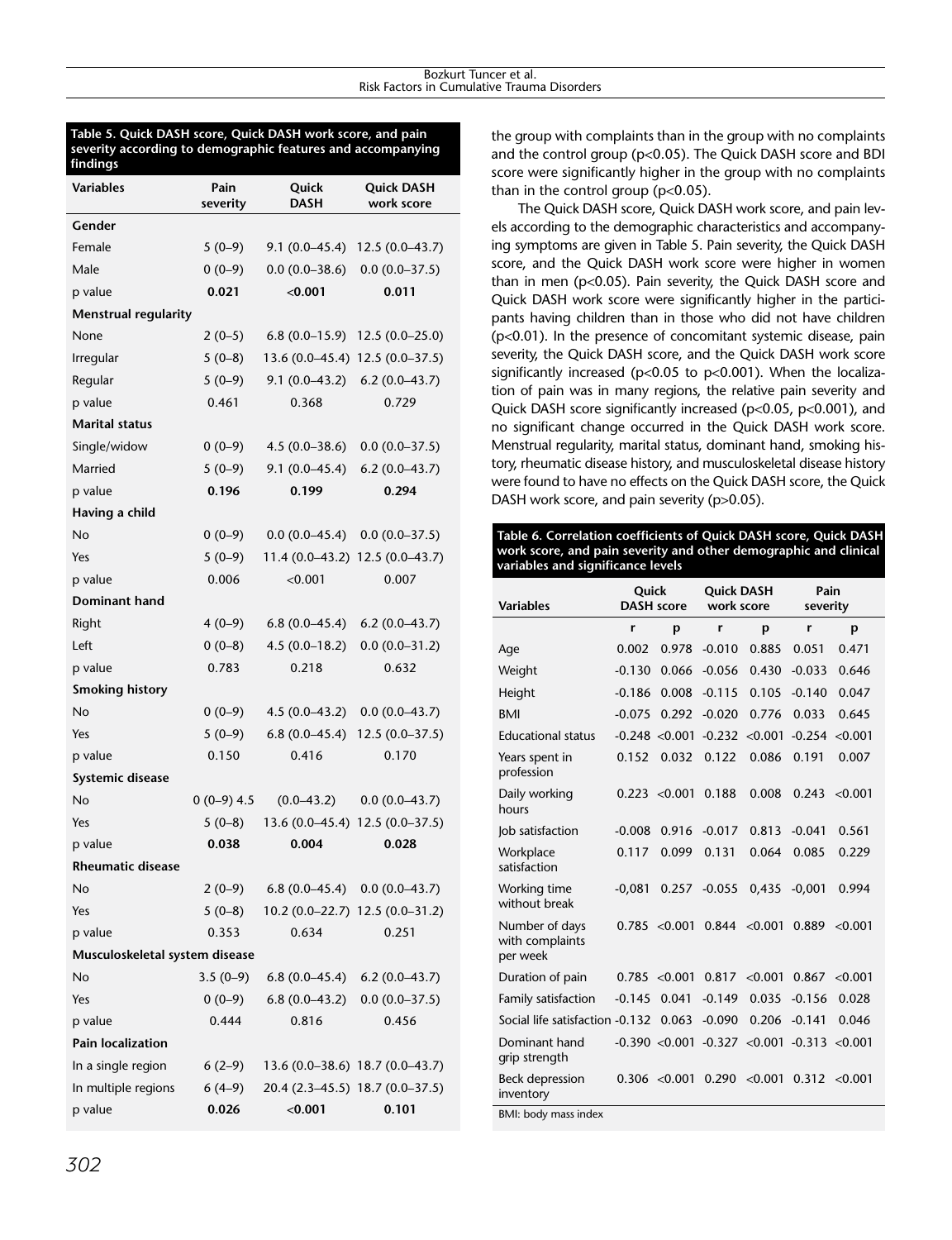**Table 7. Investigation of the effect on pain severity, Quick DASH score, and Quick DASH work score of the groups with and without complaints through multivariate linear regression analysis according to age, gender, and risk factors**

|                           |                                        |          |            | 95% confidence<br>interval |                |  |  |
|---------------------------|----------------------------------------|----------|------------|----------------------------|----------------|--|--|
| <b>Variables</b>          | <b>Regression</b><br>coefficient value | $t-$     | р<br>value | Lower<br>limit             | Upper<br>limit |  |  |
| Pain severity             |                                        |          |            |                            |                |  |  |
| Complaint exists          | 1.857                                  | 42.444   | < 0.001    | 1.771                      | 1.943          |  |  |
| No complaint              | $-0.010$                               | $-0.237$ | 0.813      | $-0.091$                   | 0.072          |  |  |
| Age                       | 0.003                                  | 1.401    | 0.163      | $-0.001$                   | 0.007          |  |  |
| Gender factor             | 0.030                                  | 1.078    | 0.283      | $-0.025$                   | 0.086          |  |  |
| <b>Educational status</b> | 0.001                                  | 0.024    | 0.981      | $-0.052$                   | 0.054          |  |  |
| <b>Quick DASH score</b>   |                                        |          |            |                            |                |  |  |
| Complaint exists          | 2.355                                  | 14.858   | < 0.001    | 2.043                      | 2.668          |  |  |
| No complaint              | 0.681                                  | 4.523    | < 0.001    | 0.384                      | 0.978          |  |  |
| Age                       | $-0.003$                               | $-0.328$ | 0.743      | $-0.018$                   | 0.013          |  |  |
| Male factor               | 0.068                                  | 0.507    | 0.613      | $-0.197$                   | 0.333          |  |  |
| Having a child            | 0.283                                  | 2.759    | 0.006      | 0.081                      | 0.485          |  |  |
| Dominant hand grip        | $-0.022$                               | $-3.736$ | < 0.001    | $-0.034$                   | $-0.010$       |  |  |
| <b>Educational status</b> | 0.035                                  | 0.356    | 0.722      | $-0.159$                   | 0.229          |  |  |
| Quick DASH work score     |                                        |          |            |                            |                |  |  |
| Complaint exists          | 2.584                                  | 18.232   | < 0.001    | 2.305                      | 2.864          |  |  |
| No complaint              | $-0.079$                               | $-0.573$ | 0.567      | $-0.353$                   | 0.194          |  |  |
| Age                       | 0.002                                  | 0.236    | 0.814      | $-0.012$                   | 0.015          |  |  |
| Male factor               | 0.019                                  | 0.199    | 0.842      | $-0.171$                   | 0.210          |  |  |
|                           |                                        |          |            |                            |                |  |  |

Correlation analysis results between the Quick DASH score, the Quick DASH work score, pain severity, and other demographic and clinical variables are given in Table 6. With the Quick DASH score, a significant correlation was found among the increased time spent in the profession, daily working time, number of days per week with complaints, duration of pain, and increase in the BDI score as well as a decrease in satisfaction with family, decrease in social life satisfaction, and decrease in the dominant hand grip strength.

With the Quick DASH work score, a significant correlation was found between the increased time spent in the profession, daily working time, number of days with the complaint, duration of pain, and increased BDI score as well as decrease in family satisfaction and decrease in dominant hand grip strength.

With pain severity, a significant correlation was found between the increased time spent in the profession, daily working time, number of days with complaints, duration of pain, and increased BDI score as well as decrease in family satisfaction, decrease in social life satisfaction, and decrease in the dominant hand grip strength.

When adjustments for age, gender, and risk factors previously found to be decisive were made, their effect on the pain level, Quick DASH score, and Quick DASH work score of the groups with and without complaints, was assessed in multivariate linear regression analysis; the results of this analysis are given in Table 7. The presence of complaints was found as the most decisive risk factor in the regression analysis of the factors that increase pain severity; the presence and absence of complaints, having children, and decrease in the dominant hand grip strength were found to be the most decisive risk factors in the regression analysis of the factors affecting the Quick DASH score; and the presence of complaints in the regression analysis of the factors affecting the Quick DASH work scores was found to be the most decisive risk factor.

## **Discussion**

Currently, the increasing use of computers in the workplace brings about musculoskeletal disorders. These disorders, which primarily occur in the neck, shoulders, wrists, hands, and elbows and less frequently in the back and waist, are common among computer users (5). In our study, we questioned the risk factors for CTDs seen among computer users and investigated their effects on disability. The results of our study showed that many parameters related to these diseases affected disability significantly in participants with CTD.

CTD constitutes an interesting example of physical and psychological factors resulting in pain and disability (13). In our study, the Turkish version of Quick DASH scoring was used to measure the level of overall disability of the participants, and the Quick DASH work score was used to assess the disability of the participants while working (12). In our study, the Quick DASH score, the Quick DASH work score and BDI score were higher in the group with complaints than in the group without complaints and the control group. The Quick DASH score and BDI score were also significantly higher in the group without complaints in the control group. Dissatisfaction in the family and social lives, time spent in the profession, daily working hours, number of days per week with complaints, duration of pain, and an increase in the BDI score were the factors associated with increased disability in our participants.

Patients with CTD often experience a decrease in hand grip strength and drop simple things from their hands in their daily activities (14). Reduction of isometric hand grip strength is a finding that also indicates disability in the upper extremity (15, 16). In our study group, dominant hand grip strength was significantly lower in the group with complaints than in the control group and the group with no complaints. There is no other study on this subject in the literature according to our knowledge.

Having children was a significant risk factor for disability in our study. Regarding this issue, McDermott (17) and Carneiro (18) reported that activities outside the workplace for women may also contribute to an increase in CTD symptoms. Household chores such as cooking and dealing with children prevent the relaxation of muscles; thus, there is very little time for the muscles to heal.

In our study, considering the distribution of pain locations of the participants with complaints, pain in the neck was detected in 79 participants (76%). This was followed by non-specific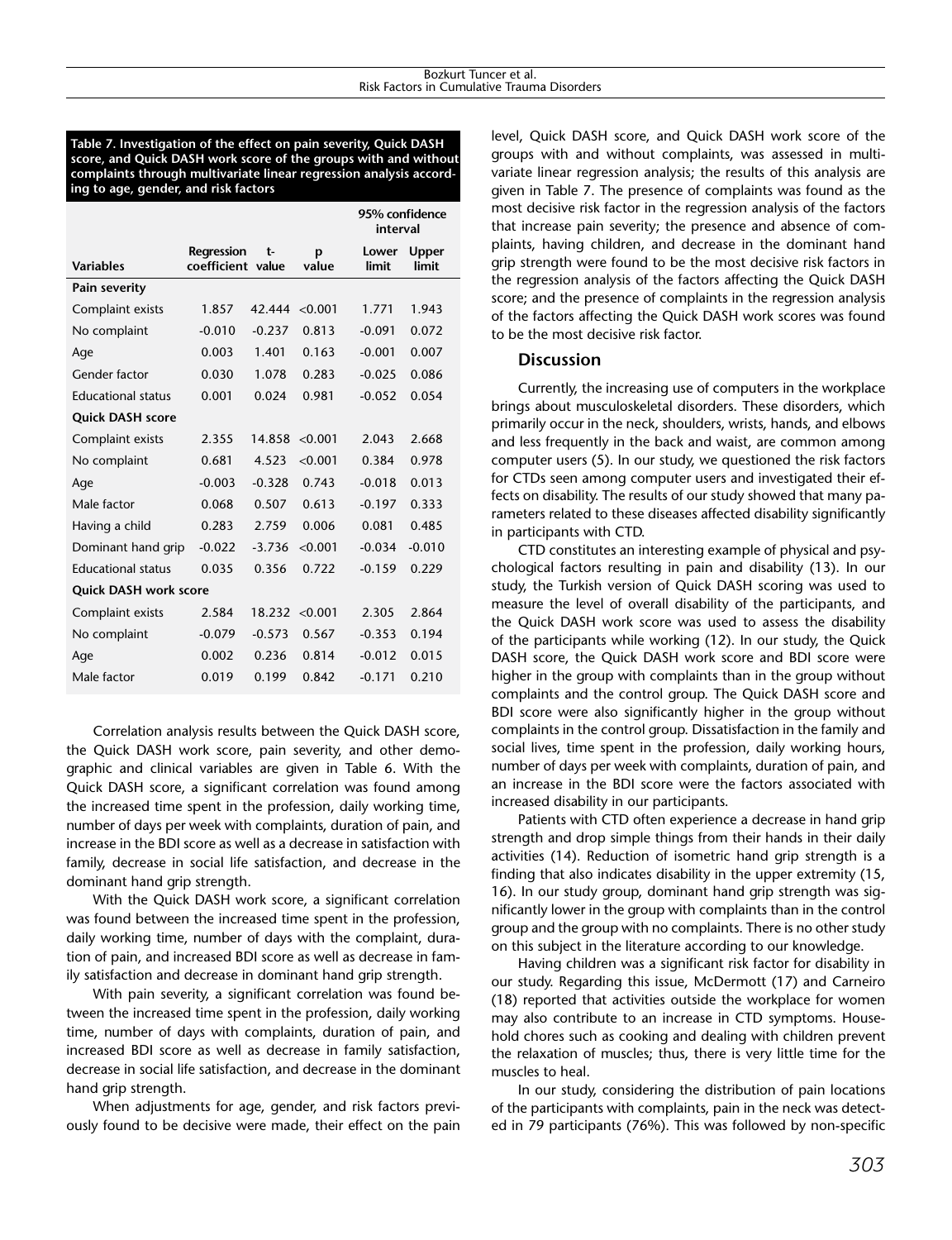forearm pain in 20 participants (19.2%), lateral epicondylitis in 10 (9.6%), de Quervain's tendinitis in 8 (7.7%), shoulder pain in 4 (3.9%), CTS in 2 (1.9%), cubital tunnel syndrome, in 2 (1.9%), and medial epicondylitis in 1 (1%). In a prospective study conducted in the US, the prevalence of neck and shoulder musculoskeletal complaints among computer users was found to be 10%–62% (19). In the study by Ozcan et al (20), musculoskeletal complaints were found in 58.5% of 311 computer users at the Istanbul Faculty of Medicine, and stiffness in the neck was identified to be most frequent. The findings we obtained were compatible with those in the literature. However, in case of pain in more than one area, it can naturally be expected that the disability of patients should increase more. According to our study, when pain is in more than one area, pain level and the Quick DASH score significantly increased in comparison to pain localized to one area. Therefore, the treatment of all clinical factors that are pain sources in patients and, more importantly, taking measures to prevent these factors, seem to be important. However, there are no studies conducted on this subject.

In cumulative trauma patients, numbness or tingling sensation in the forearm and hand is felt in a nondermatomal distribution (21). This can cause interference of the clinical picture with CTS from time to time. Aydeniz and Savaş (22) showed that prolongation of the working time among computer users increases the incidence of carpal tunnel symptoms (22). In a study by Jensen (23), a correlation was found between the time spent using computers and hand/wrist symptoms; in addition, in a large British survey, it was determined that using computers for >4 h increases hand/wrist symptoms (24). In our study, tests for CTS were positive in 14 hands of 11 participants, but electrophysiological CTS was identified in only three hands (21.4%) of these participants. This makes us think that paresthesias result from CTD.

The etiology of CTD is multifactorial. Generally, CTD occurs because of work-related reasons such as poor working posture, stress, repetitive and intense activities, poor ergonomics, and long periods of work without a break (25, 26). Demure et al. (27) investigated the relationship between the ergonomics of the workstation and occupational musculoskeletal complaints among 273 computer users working in the video display terminal. A relationship was found between neck and shoulder discomfort and computer use for >7 h, less proficiency in the job, being over 40 years of age, and taking few breaks. In addition, it was indicated in this study that there is a relationship between hand/wrist discomfort and using the computer for >7 h, low job satisfaction, and bad posture and a relationship between back pain and using the computer for >7 h. In our study, there was no significant difference among the groups in terms of work-related factors such as daily working hours, job satisfaction, wage sufficieny, work environment satisfaction, and working time without breaks. Although job satisfaction was lower in the group with complaints, the difference was not significant. Although 88 of the 104 participants in the group with complaints 40 of the 46 participants in the group without complaints and 44 of the 50 participants in the control group thought that the wage they received was inadequate; there was no significant difference among the groups. The work

environment satisfaction measured with VAS was 6 of 10 in the group with complaints, it was 7 in the group with no complaints and 5 in the control group. In our study, the reason why no difference was found between these factors may be because the participants worked in the same hospital and have the same working environment; the control group was selected from doctors and nurses having busy working hours and a general dissatisfaction of the work environment because of intensive working conditions.

In our study, there was a significant difference among the three groups in terms of years spent in the profession. The years spent in the profession were higher in the group with complaints (7.5 years) than in the group without complaints (5.5 years) and the control group (5 years). Shuval and Donchin (28) assessed 84 computer users to examine the relationship between the ergonomic risk factors and upper extremity musculoskeletal disorders through a questionnaire form and direct observation method. Consequently, they stated that the use of computers for >2 years in the workplace is a risk factor for workrelated musculoskeletal diseases (28). It was shown in the same study that being a woman is also a risk factor for musculoskeletal disorders. In a compilation where 56 studies were reviewed, WMSDs were reported to be more common in women than in men (29). It was determined that women carry a higher risk than men in almost all scientific studies associated with WMSDs, independent from the work performed or profession type. For computer users, similar differences exist between women and men (30, 31). Ekman et al. (32), who aimed to investigate possible differences between men and women reporting musculoskeletal complaints among computer users in the Swedish labor force, found that the probability calculated for gender (male/ female) was 11.9. Two explanations related to this risk increase in women are as follows: gender is a cause that changes the factors not associated with work and there might be a difference between men and women in terms of occupational exposure. In a cross-sectional study performed on Swedish computer users, women reported more symptoms than men in all parts of the body and women were more frequently exposed to physical and psychosocial factors that are known to be harmful (33). In our study, pain severity, the Quick DASH score, and the Quick DASH work score were higher in women than in men. Accordingly, the female gender is considered as a risk factor for CTD.

In our study, we used BDI to inquire about the general psychological condition of the participants and found higher BDI scores in CTD participants, being more apparent in the group with complaints. We also found that higher BDI scores had significantly negative effects on pain and disability in participants. CTD induced pain increases in the presence of psychological impairment. These psychosocial factors increase with dissatisfaction with the boss and colleagues at work, stress, anxiety, not having interest in the job, and disliking the job (34). The importance of psychosocial factors that emerge as a potential cause of diseases in employees was emphasized in the report of the National Institute for Occupational Safety and Health. Several psychosocial symptoms suggesting work-related upper extremity musculoskeletal disorders were identified in this report. A person's fear that computers will take over his/her job; professions with variable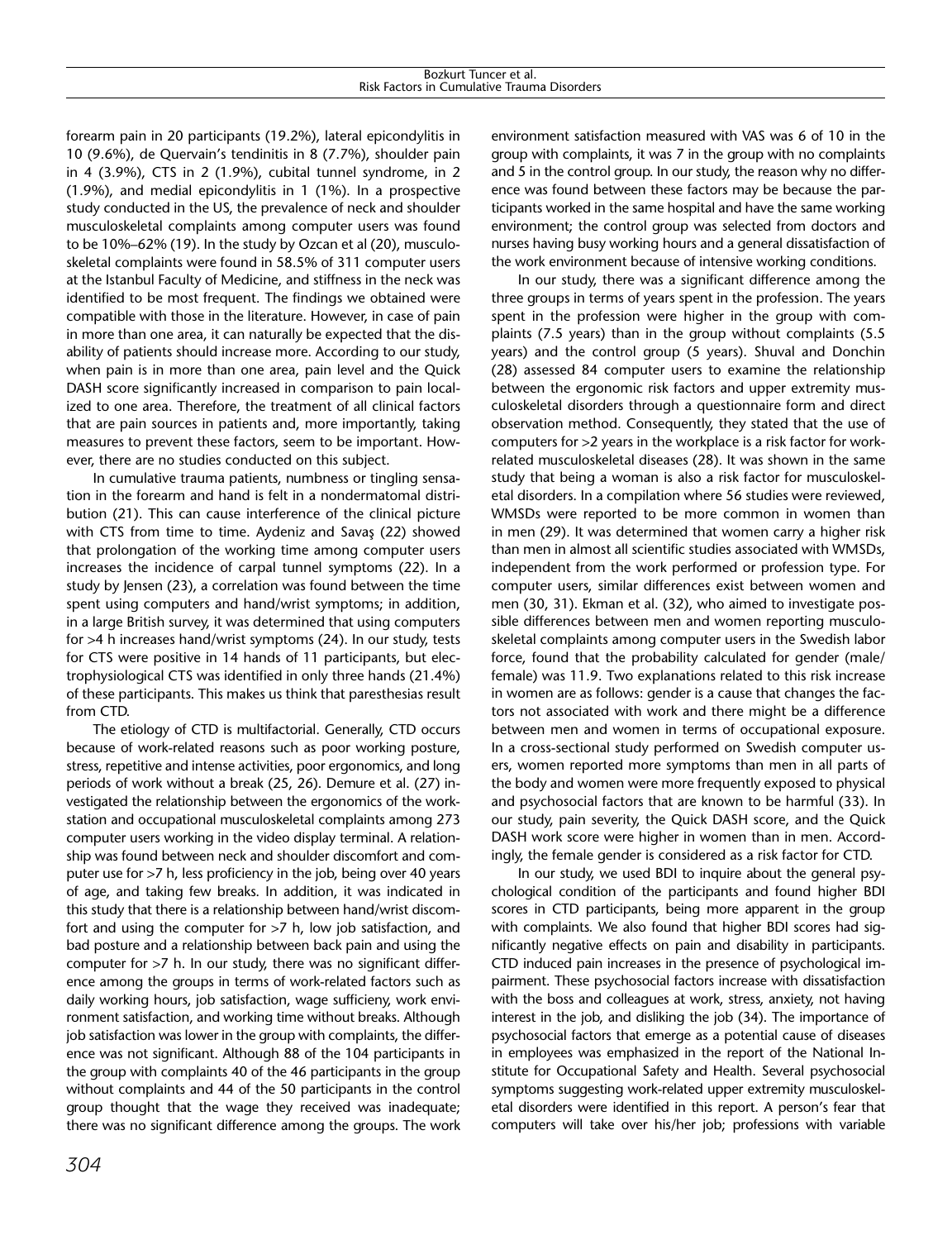workloads; increasing job stress; lack of production standards; vocational monotony limiting the initiative to decide, increase, and decrease in workload; uncertainties related to the professional future; insufficient support of colleagues; and absence of supervisor support are among these factors (35). In prospective cohort studies conducted among computer users in Scandinavia, significant relations were shown between upper extremity WMSD symptoms and high job demands, low job control, and high job stress (36, 37). Psychoneurotism and neurotic perfectionism were found to be risk factors for upper extremity musculoskeletal disorders in a case-control study comparing (38).

## **Conclusion**

We determined that CTDs are common among computer users and lead to severe disability and depression. For treatment, more importantly, for the prevention of such a disorder that may result in severe disability and thus loss of labor, we believe that improvement in workplace and ergonomic conditions, management of depression, and amelioration of problems in family and social lives bear great importance. The accuracy of our findings can be confirmed by broader future studies on this subject.

**Ethics Committee Approval:** Ethics committee approval was received for this study from the ethics committee of Ankara Training and Research Hospital.

**Informed Consent:** Informed consent was obtained from participant who participated in this study.

**Peer-review:** Externally peer-reviewed.

**Author Contributions:** Concept - B.N., H.G.; Design - H.G.; Supervision - H.G., H.R.E.; Resource - Ö.B.T.; Materials - Ö.B.T.; Data Collection and/or Processing - Ö.B.T.; Analysis and/or Interpretation - Ö.B.T., H.G.; Literature Review - Ö.B.T.; Writer - Ö.B.T., H.G.; Critical Review - B.N., H.R.E.

**Conflict of Interest:** No conflict of interest was declared by the authors.

**Financial Disclosure:** The authors declared that this study has received no financial support.

## **Reference**s

- 1. Putz- Anderson V. Cumulative trauma disorders: A manual for musculoskeletal diseases of the upper limbs. Taylor & Francis. London and New York; 1988:151.
- 2. Yassi A. Repetitive strain injuries. Lancet 1997;349:943-7. **[[CrossRef\]](http://dx.doi.org/10.1016/S0140-6736(05)62675-X)**
- 3. Sluiter J, Rest KM, Frings-Dresen MH. Criteria document for evaluating the work relatedness of upper extremity musculoskeletal disorders. Scand J Work Environ Health 2001;27:1-102. **[\[CrossRef\]](http://dx.doi.org/10.5271/sjweh.637)**
- 4. Gerr F, Marcus M, Monteilh C. Epidemiology of musculoskeletal disorders among computer users: lesson learned from the role of posture and keyboard use. J Electromyogr Kinesiol 2004;14:25-31. **[[CrossRef\]](http://dx.doi.org/10.1016/j.jelekin.2003.09.014)**
- 5. Foye PM, Cianca JC, Prather H. Industrial medicine and acute musculoskeletal rehabilitation. 3.Cumulative trauma disorders of the upper limb in computer users. Arch Phys Med Rehabil 2002;83:S12-5, S33-9.
- 6. Marcus M, Gerr F, Monteilh C, Ortiz DJ, Gentry E, Cohen S, et al. A prospective study of computer users: II. Postural risk factors for musculoskeletal symptoms and disorders. Am J Ind Med 2002;41:236- 49. **[\[CrossRef\]](http://dx.doi.org/10.1002/ajim.10067)**
- 7. Ortiz-Hernández L, Tamez-González S, Martinez-Alcántara S, Méndez-Ramírez I. Computer use increases the risk of musculoskeletal disorders among newspaper office workers. Arch Med Res 2003;34:331-42. **[[CrossRef](http://dx.doi.org/10.1016/S0188-4409(03)00053-5)]**
- 8. Sarpel T. Omuz ağrısı nedenleri ve Muayenesi. In: Beyazova M, Kutsal YG (Eds.) Fiziksel Tıp ve Rehabilitasyon. Güneş Tıp Kitabevleri, Ankara: 2011; 1995-2018.
- 9. Özel S, Öken Ö. Periferik Sinir Lezyonları. In: Oğuz H, Dursun E, Dursun N (Eds.). Tıbbi Rehabilitasyon.Nobel Kitabevi. İstanbul: 2004; 665-94.
- 10. Moore JS. De Qurevein tenosynovitis. Stenosing tenosynovitis of the first dorsal compartment. J Occup Environ Med 1997;39:990-1002. **[[CrossRef\]](http://dx.doi.org/10.1097/00043764-199710000-00011)**
- 11. Turner JA, Romano JM. Self-report screening measures for depression in chronic pain patients. | Clin Psychol 1984;40:909-13. **[[CrossRef\]](http://dx.doi.org/10.1002/1097-4679(198407)40:4<909::AID-JCLP2270400407>3.0.CO;2-J)**
- 12. Düger T, Yakut E, Öksüz Ç, Yörükan S, Bilgütay BS, Ayhan Ç et al. Omuz ve El Sorunları Anketi Türkçe uyarlamasının güvenirliği ve geçerliği. Fizyoter Rehabil 2006;17:99-107.
- 13. Bleecker ML, Celio MA, Barnes SK. A medical-ergonomic program for symptomatic keyboard/mouse users. J Occup Environ Med 2011;53:562-8. **[\[CrossRef\]](http://dx.doi.org/10.1097/JOM.0b013e31821719af)**
- 14. Littlejohn GO. Repetitive Strain Syndrome. In: Klippel JH, Dieppe PH (Eds). Rheumotology. Mosby-Year Book Europe Ltd, London 1994;5:17.
- 15. Pienimäki TT, Siira PT, Vanharanta H. Muscle function of the hand, wrist and forearm in chronic lateral epicondylitis. Eur J Phys Med Rehabil 1997;7:171-8.
- 16. Genc H, Nacir B, Duyur Cakit B, Saracoglu M, Erdem HR. The effects of coexisting fibromyalgia syndrome on pain intensity, disability and treatment outcome in patients with chronic lateral epicondylitis. Pain Med 2012;13:270-80. **[[CrossRef](http://dx.doi.org/10.1111/j.1526-4637.2011.01300.x)]**
- 17. McDrmott FT. Repetition strain injury: a review of current understanding. Med J Aust 1986;144:196-200.
- 18. Carneiro CM. Perfil social da LER. In: Oliveira CR, et al (Eds.). Manual Pratico de LER. 1st ed. Belo Horizonte, Brazil, Health; 1998:21-32.
- 19. Wahlström J. Ergonomics, musculoskeletal disorders and computer work. Occup Med (Lond) 2005; 55:168-76. **[\[CrossRef\]](http://dx.doi.org/10.1093/occmed/kqi083)**
- 20. Ozcan E, Esmaeilzadeh S, Issever H. The Epidemiology of Workrelated Musculoskeletal Disorders among Turkish Computer Users. In: Advances in Human factors and Ergonomics in Health Care, Vincent G Duffy Editor, CRC Press, Taylor and Francis Group, London: New York; 2011:736-45.
- 21. Littlejohn GO. Repetitive Strain Syndrome. In: Klippel JH, Dieppe PH (Eds). Rheumotology. Mosby-Year Book Europe Ltd, London 1994;5:17.
- 22. Aydeniz A, Savaş G. Upper extremity musculoskeletal disorders among computer users. Turk J Med Sci 2008;38:235-8.
- 23. Jensen C. Development of neck and hand-wrist symptoms in relation to duration of computer use at work. Scan J Work Environ Health 2003;29:197-205. **[[CrossRef](http://dx.doi.org/10.5271/sjweh.722)]**
- 24. Palmer KT, Cooper C, Walker-Bone K, Syddall H, Coggon D. Use of keyboards and symptoms in the neck and arm: evidence from a national survey. Occup Med (Lond) 2001;51:392-5. **[\[CrossRef](http://dx.doi.org/10.1093/occmed/51.6.392)]**
- 25. Van der Windt DA, Thomas E, Pope DP, de Winter AF, Macfarlane GJ, Bouter LM, et al. Occupational risk factors for shoulder pain: a systematic review. Occup Environ Med 2000;57:433-42. **[[CrossRef](http://dx.doi.org/10.1136/oem.57.7.433)]**